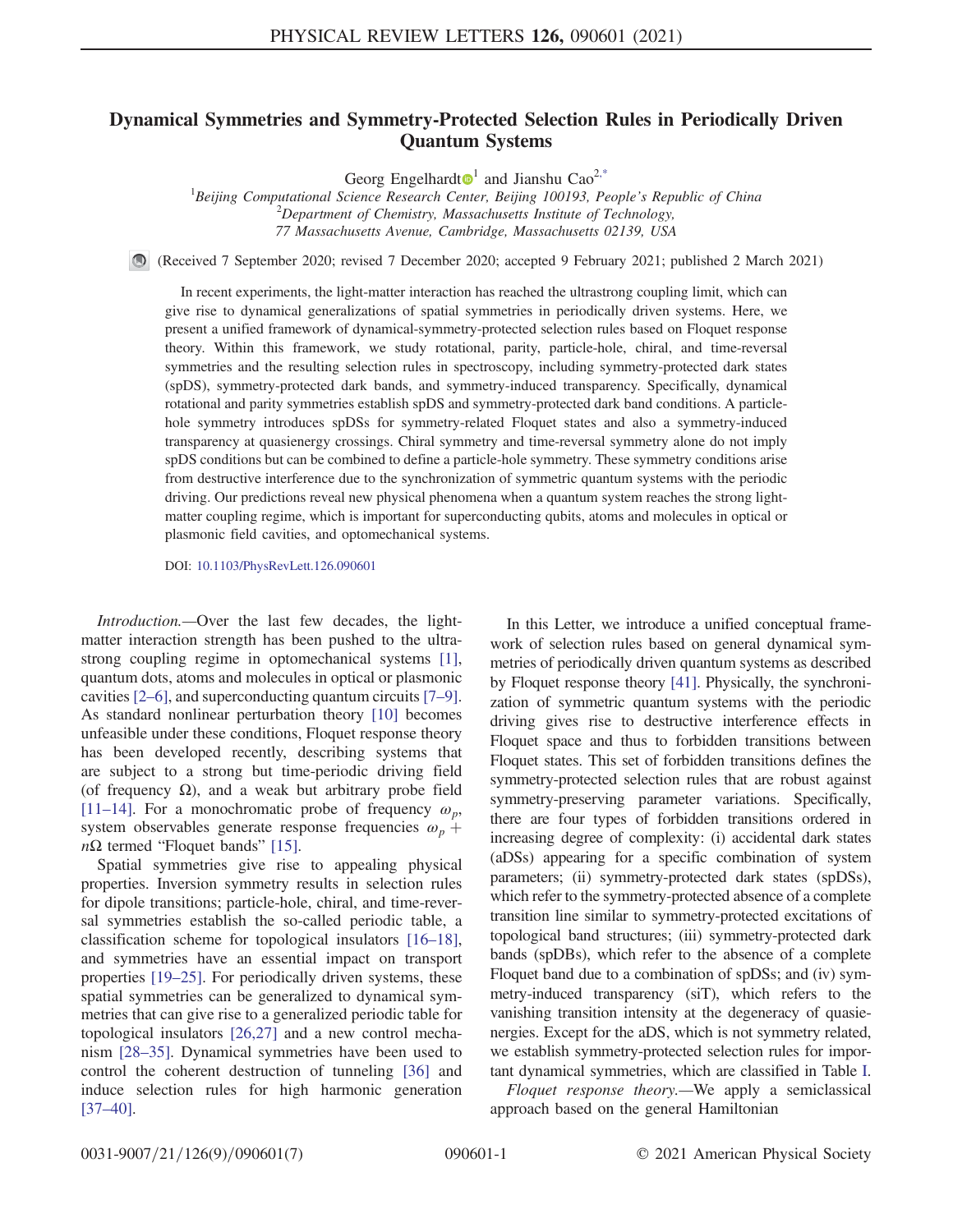<span id="page-1-0"></span>TABLE I. Overview of the spectroscopic signatures of dynamical rotational symmetry (RS), particle-hole symmetry (PHS), parity symmetry (PS), chiral symmetry (CS), and time-reversal symmetry (TRS). The signatures include symmetry-protected dark states (spDSs), symmetry-protected dark bands (spDBs), symmetry-induced transparency (siT), and accidental dark states (aDS). The rightmost column lists example models.

| Symmetry        | Effect               | Example                   |
|-----------------|----------------------|---------------------------|
| <b>RS</b>       | spDS                 | Benzene ring (Fig. 1)     |
| <b>PS</b>       | spDB<br>spDS<br>spDB | Two-level system (Fig. 3) |
| <b>PHS</b>      | spDS                 | Dimer (Fig. $2$ )         |
| $2 \times$ PHS  | $\sin$               | Two-level system (Fig. 3) |
| <b>TRS</b>      | None                 |                           |
| CS <sup>-</sup> | None                 |                           |
| None            | aDS                  | All (Figs. 1, 2, 3)       |

$$
\hat{H}(t) = \hat{H}_0(t) + \int_0^\infty d\omega [\lambda \hat{V}(\hat{a}_\omega + \hat{a}_\omega^\dagger) + \omega \hat{a}_\omega^\dagger \hat{a}_\omega], \quad (1)
$$

where  $\hat{H}_0(t) = \hat{H}_0(t + \tau)$  describes a system driven by a periodic classical electromagnetic field of frequency  $\Omega = 2\pi/\tau$ . The probe field is given by a continuum of photonic operators  $a^{\dagger}_{\omega}$  with frequencies  $\omega$ , which are coupled via the dipole transition operator  $\hat{V}$  with strength  $\lambda$  to the driven system. The physical properties of  $\hat{H}_0(t)$  are determined by the Floquet equation

<span id="page-1-3"></span>
$$
\left[\hat{H}_0(t) - i\frac{d}{dt}\right] |u_\mu(t)\rangle = \epsilon_\mu |u_\mu(t)\rangle, \tag{2}
$$

<span id="page-1-1"></span>where  $|u_u(t)\rangle = |u_u(t+\tau)\rangle$  and  $\epsilon_u$  are the corresponding Floquet states and quasienergies that generalize the concept of eigenstates and eigenenergies of time-independent systems. It is implicitly assumed that the driven system is weakly dissipative such that, for long times, it approaches the stationary state

$$
\rho(t) = \sum_{\mu} p_{\mu} |u_{\mu}(t)\rangle \langle u_{\mu}(t)|,
$$
\n(3)

which is diagonal in the Floquet basis and thus synchronizes with the driving  $\rho(t) = \rho(t + \tau)$ . Equation [\(3\)](#page-1-1) is consistent with the Floquet-Redfield equation [\[42](#page-5-9)–45] describing periodically driven open quantum systems. In the model calculations, we assume the special distribution  $p_{\mu} \propto e^{-\beta \epsilon_{\mu}},$  i.e., a Floquet-Gibbs distribution, but all our predictions hold even if the Floquet-Gibbs distribution breaks down [\[45\].](#page-5-10) Strongly dissipative systems could be addressed by generalizing our approach to non-Hermitian Hamiltonians [\[18\]](#page-5-11) or via the polaron transformation [\[46\]](#page-5-12).

The interaction of  $\hat{H}_0(t)$  with the probe field is treated using the input-output formalism and a perturbation expansion for small  $\lambda$ . The input field consists of a bichromatic probe field (of frequencies  $\omega_{p,1}$  and  $\omega_{p,2} = \omega_{p,1} + n\Omega$ , integer *n*). As shown separately [\[14\]](#page-5-13), the intensity change of the output field at frequency  $\omega_{p,2}$ proportional to the coherence  $\langle \hat{a}^{\dagger}_{\varphi} \hat{a}^{\dagger}_{\varphi} \hat{a}^{\dagger}_{\varphi} \rangle$  is given by<br>  $\Delta I_{\varphi}(\varphi) = -i\tilde{\kappa}^{\dagger}(\varphi) \hat{a}^{\dagger} \hat{a}^{\dagger} + c \hat{c}^{\dagger}$  where the  $\Delta I_{\text{coh}}(\omega_{p,2}) = -i\tilde{\chi}_n(\omega_{p,1})\langle \hat{a}^{\dagger}_{\omega_{p,2}}\hat{a}_{\omega_{p,1}}\rangle + \text{c.c.},$  where the susceptibility  $\tilde{\chi}(\omega_{p,1})$  can be evaluated using Floquet susceptibility  $\tilde{\chi}_n(\omega_{p,1})$  can be evaluated using Floquet response theory and reads response theory and reads

<span id="page-1-6"></span>
$$
\tilde{\chi}_n(\omega_{p,1}) = i\lambda^2 \sum_{\nu,\mu,m} \frac{V_{\nu,\mu}^{(-n-m)} V_{\mu,\nu}^{(m)}(p_{\nu} - p_{\mu})}{\epsilon_{\mu} - \epsilon_{\nu} + m\Omega - \omega_{p,1} - i\gamma_{\nu,\mu}^{(m)}}.
$$
 (4)

<span id="page-1-4"></span>The index  $n$  denotes the Floquet band, which describes nonelastic scattering of the probe field, and the dynamical dipole matrix elements read

$$
V_{\lambda,\mu}^{(n)} = \frac{1}{\tau} \int_0^{\tau} \langle u_{\lambda}(t) | \hat{V} | u_{\mu}(t) \rangle e^{-in\Omega t} dt.
$$
 (5)

The parameters  $\gamma_{\nu,\mu}^{(m)}$  have been added phenomenologically and denote dephasing rates.

<span id="page-1-2"></span>Unified conceptual framework of dynamical-symmetryprotected selection rules.—We consider the following class of symmetry operations [\[26\]:](#page-5-4)

$$
\hat{\Sigma}\left[\hat{H}_0(t_S+\beta_S t)-i\frac{d}{dt}\right]\hat{\Sigma}^{-1}=\alpha_S\left[\hat{H}_0(t)-i\frac{d}{dt}\right],\quad(6)
$$

<span id="page-1-5"></span>where  $\hat{\Sigma}$  is a time-independent spatial operator. By specifying  $\hat{\Sigma}$ ,  $t_S$ , and  $(\alpha_S, \bar{\beta}_s = \pm 1)$ , one can define a set of dynamical symmetries. Applying Eq. [\(6\)](#page-1-2) to the Floquet equation Eq. [\(2\),](#page-1-3) one can identify relations between Floquet states  $\mu$  and  $\mu'$ :

$$
|u_{\mu'}(t)\rangle = \pi_{\mu}^{(S)}\hat{\Sigma}|u_{\mu}(t_S + \beta_S t)\rangle.
$$
 (7)

These relations can be used to evaluate the dynamical dipole elements in Eq. [\(5\).](#page-1-4) Imposing an invariance condition for the transition dipole operator  $\hat{\Sigma}^{\dagger} \hat{V} \hat{\Sigma} = \alpha_V^{(S)} \hat{V}$  and using Eq. (7) we investigate symmetry-protected selection using Eq. [\(7\)](#page-1-5), we investigate symmetry-protected selection rules for rotational, parity, particle-hole, chiral, and timereversal symmetries.

Within the unified framework, we can establish symmetry-protected selection rules that are robust against symmetry-conserved variations and unique for strong light-matter interactions. Among others, we investigate dark states, which are defined by the condition  $V_{\nu,\mu}^{(m)} = 0$ , such that the corresponding resonances in Eq. [\(4\)](#page-1-6) vanish. This condition not only generalizes the dark state condition in the standard response theory to the strong-coupling regime for  $n = 0$  but also introduces distinct dark states effects for  $n \neq 0$ . All selection rules are a consequence of destructive interference due to the synchronization of the system state with the periodic driving. The dark state condition can be fulfilled by special combinations of parameters, which we denote as an aDS, or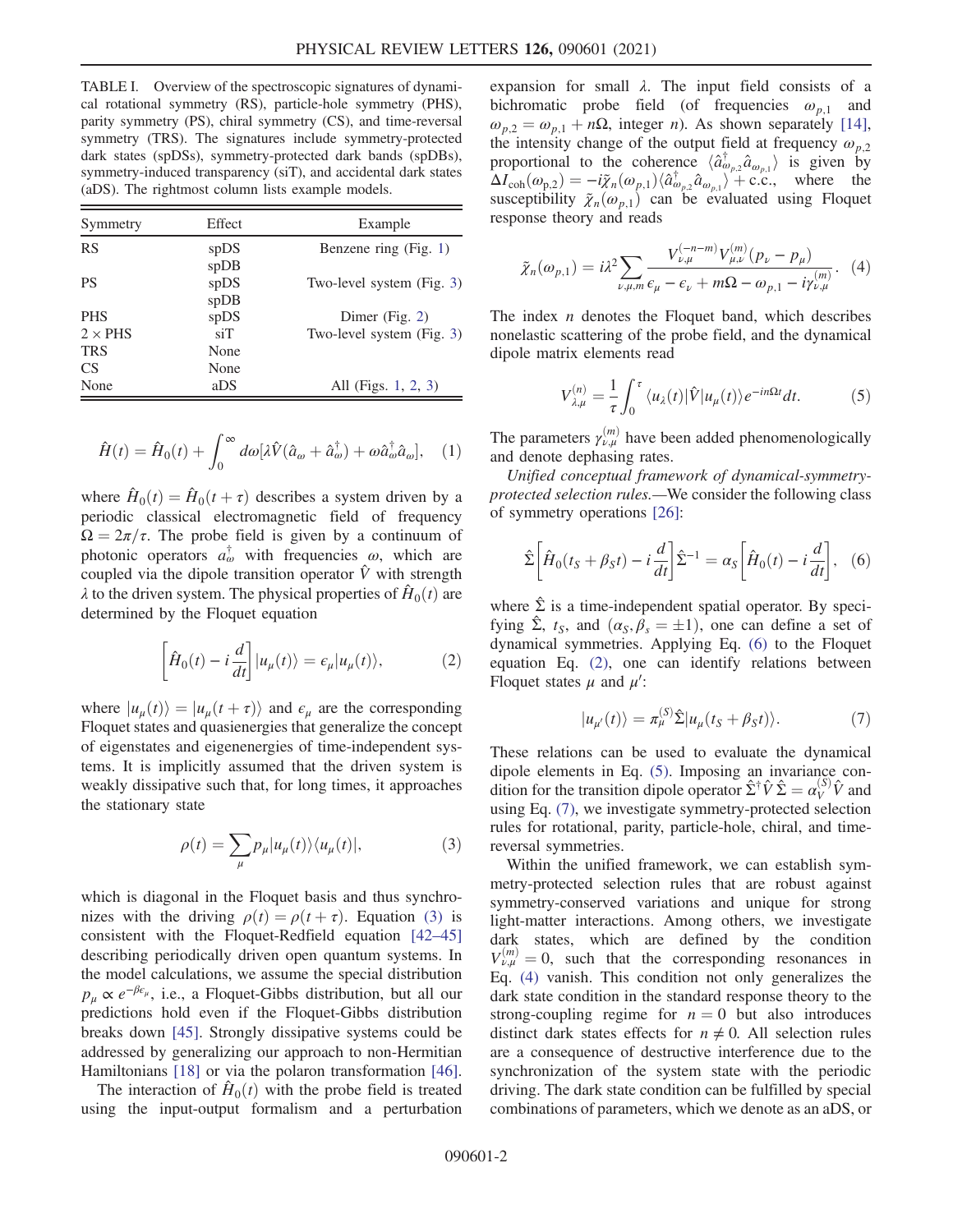as a consequence of a symmetry, which we denote as an spDS. An entire Floquet band can vanish because  $\tilde{\chi}_n(\omega_p) = 0$  for specific *n*, which we denote as an spDB. By analyzing the susceptibility in terms of Eq. [\(7\)](#page-1-5), we establish the condition for the siT, which is due to a destructive interference of two transitions with  $V_{\nu,\mu}^{(m)} \neq 0$ .

*Rotational symmetry.*—With  $\alpha_S = \beta_S = 1$ , a unitary  $\hat{\Sigma} = \hat{R}$ , and  $t_S = t_R = (\tau/N)$  with a positive integer N, Eq. [\(6\)](#page-1-2) defines a dynamical rotational symmetry [\[47\]](#page-5-14) that gives rise to the eigen equation  $|u_{\mu}(t)\rangle = \pi_{\mu}^{(R)} \hat{R} |u_{\mu}(t + t_R)\rangle$ with eigenvalues  $\pi_{\mu}^{(R)} = e^{i2\pi m_{\mu}/N}$  and integer  $m_{\mu} =$  $\{0, N-1\}$ . As shown in detail in the Supplemental Material [\[48\]](#page-6-0), for a dipole transition operator with  $\hat{R}^{\dagger} \hat{V} \hat{R} =$  $\alpha_V^{(R)} \hat{V}$  with  $\alpha_V^{(R)} = \pm 1$ , the dynamical rotational symmetry<br>establishes a sufficient condition for spDSs: establishes a sufficient condition for spDSs:

<span id="page-2-1"></span>
$$
\hat{V}_{\nu,\mu}^{(m)} \propto \begin{cases} 1 & \text{if } e^{i\frac{2\pi}{N}(m_{\mu}-m_{\nu}+m)}\alpha_V^{(R)} = 1, \\ 0 & \text{else.} \end{cases}
$$
 (8)

<span id="page-2-2"></span>Applying Eq. [\(8\)](#page-2-1) to evaluate the susceptibility in Eq. [\(4\)](#page-1-6), we find

$$
\tilde{\chi}_n(\omega_p) = \begin{cases} 1 & \text{if } e^{i\frac{2\pi}{N}n} = 1, \\ 0 & \text{else,} \end{cases}
$$
 (9)

which is the condition for the complete disappearance of Floquet band  $n$ , i.e., an spDB. Physically, this effect appears as the stationary state Eq. [\(3\)](#page-1-1) synchronizes with the driving field such that the density matrix adopts the dynamical rotational symmetry, i.e.,  $\rho(t+n/N\tau)$  =  $\hat{R}^n \rho(t) \hat{R}^{\dagger n}$ .

As an example, we consider a benzene ring driven by circularly polarized light sketched in Fig. [1\(a\)](#page-2-0), which is described by a tight-binding Hamiltonian:

$$
\hat{H}_0(t) = \sum_{j,j'=1}^6 J_{j,j'}|e_j\rangle\langle e_{j'}| + \sum_{j=1}^6 |if_j(t)|e_j\rangle\langle e_{j+1}| + \text{H.c.}],
$$

where  $|e_i\rangle$  denotes the excitation on site j (defined modulo 6),  $J_{j,j} = E_0$  is the on-site energy,  $J_{j,j'} = \delta_{j,j'+1} J_0$  is the tunneling constant and  $f_1(t) = f_0 \cos(Qt + 2\pi i/6)$  is the tunneling constant, and  $f_i(t) = f_\Omega \cos(\Omega t + 2\pi j/6)$  is the time-dependent tunneling strength with the driving amplitude  $f_{\Omega}$ . The driving terms are motivated by the Peierls substitution describing a vectorial current-gauge-field coupling  $j \cdot A(t)$  [\[49\]](#page-6-1) with a circularly rotating vector potential  $\hat{A}(t)$ . The dipole transition operator  $\hat{V} = \sum_{j=1}^{N} \hat{d}_0 |e_j\rangle\langle g|$ <br>excites the ground state  $|g\rangle$  to the single-excitation excites the ground state  $|g\rangle$  to the single-excitation manifold, whose quasienergies are depicted in Fig. [1\(b\)](#page-2-0). The stationary state is  $\rho_s(t) = |g\rangle\langle g|$  in agreement with Eq. [\(3\)](#page-1-1), i.e., a Floquet-Gibbs state for low temperatures. A rotational symmetry is fulfilled for  $N = 6$ and  $\hat{R} = \sum_{j=1}^{n} |e_{j+1}\rangle\langle e_j|$ .

<span id="page-2-0"></span>

FIG. 1. (a) Benzene driven by circularly polarized light propagating perpendicular to the ring plane. The probe field is polarized perpendicular to the plane so that it does not destroy the sixfold dynamical rotational symmetry. (b) Quasienergies of benzene for the tunneling constant  $J_0 = 0.05\Omega$  and on-site energy  $E_0 = 0.45\Omega$ . (c) Susceptibility  $\tilde{\chi}_0(\omega_p)$  (color gradient). Rotational spDSs are marked by dashed lines. One transition vanishes at the location of the aDS. The dephasing rates in all figures are  $\gamma_{\nu,\mu}^{(m)} = 0.001\Omega$ .

In Fig. [1\(c\),](#page-2-0) we depict the susceptibility  $\tilde{\chi}_0(\omega_p)$  of the benzene model. The resonances of the dark states defined by Eq. [\(8\)](#page-2-1) are marked by dashed lines (optically invisible), and only two transitions,  $\hat{V}_{0,1}^{(0)} \hat{V}_{1,0}^{(0)}$  and  $\hat{V}_{3,0}^{(1)} \hat{V}_{0,3}^{(-1)}$ , are visible. An aDS can be found for  $\hat{V}_{0,1}^{(0)} \hat{V}_{1,0}^{(0)}$  at  $f_{\Omega} = 1.5\Omega$ . As a consequence of the spDB in Eq. [\(9\)](#page-2-2), only Floquet bands  $\tilde{\chi}_n(\omega_p)$  with n mod 6 = 0 appear.

Parity symmetry.—A dynamical parity symmetry is a specification of the dynamical rotational symmetry with  $N = 2$  and a Hermitian operator  $R^{\dagger} = R$  such that the spDS condition Eq. [\(8\)](#page-2-1) and the spDB condition Eq. [\(9\)](#page-2-2) are equally valid. The spDSs will be illustrated for the twolevel system (TLS) in Eq. [\(13\)](#page-3-2) along with the siT discussed below.

Particle-hole symmetry.—A particle-hole symmetry is defined for  $-\alpha_s = \beta_s = 1$ ,  $t_s = t_p = \tau N_1/2N_2$  with inte-<br>gers  $N_i \in \{0, 1\}$ ,  $N_s > 1$ , and  $\hat{\Sigma} = \hat{P} \hat{\epsilon}$  with a unitary gers  $N_1 \in \{0, 1\}$ ,  $N_2 \ge 1$ , and  $\hat{\Sigma} = \hat{P} \hat{\kappa}$  with a unitary<br>operator  $\hat{P}$  and the complex conjugation operator  $\hat{\kappa}$ operator  $\hat{P}$  and the complex conjugation operator  $\hat{\kappa}$ , such that  $\hat{P}\hat{H}^*(t+t_P)\hat{P} = -\hat{H}(t)$ . The particle-hole symmetry establishes a symmetry between the excitation and deexcitation processes and has its origin in fermionic systems, where adding and removing quasiparticles results in physically equivalent behaviors. Here we use the particle-hole symmetry in a general context. Using the particle-hole symmetry in Eq. [\(2\),](#page-1-3) we find that each Floquet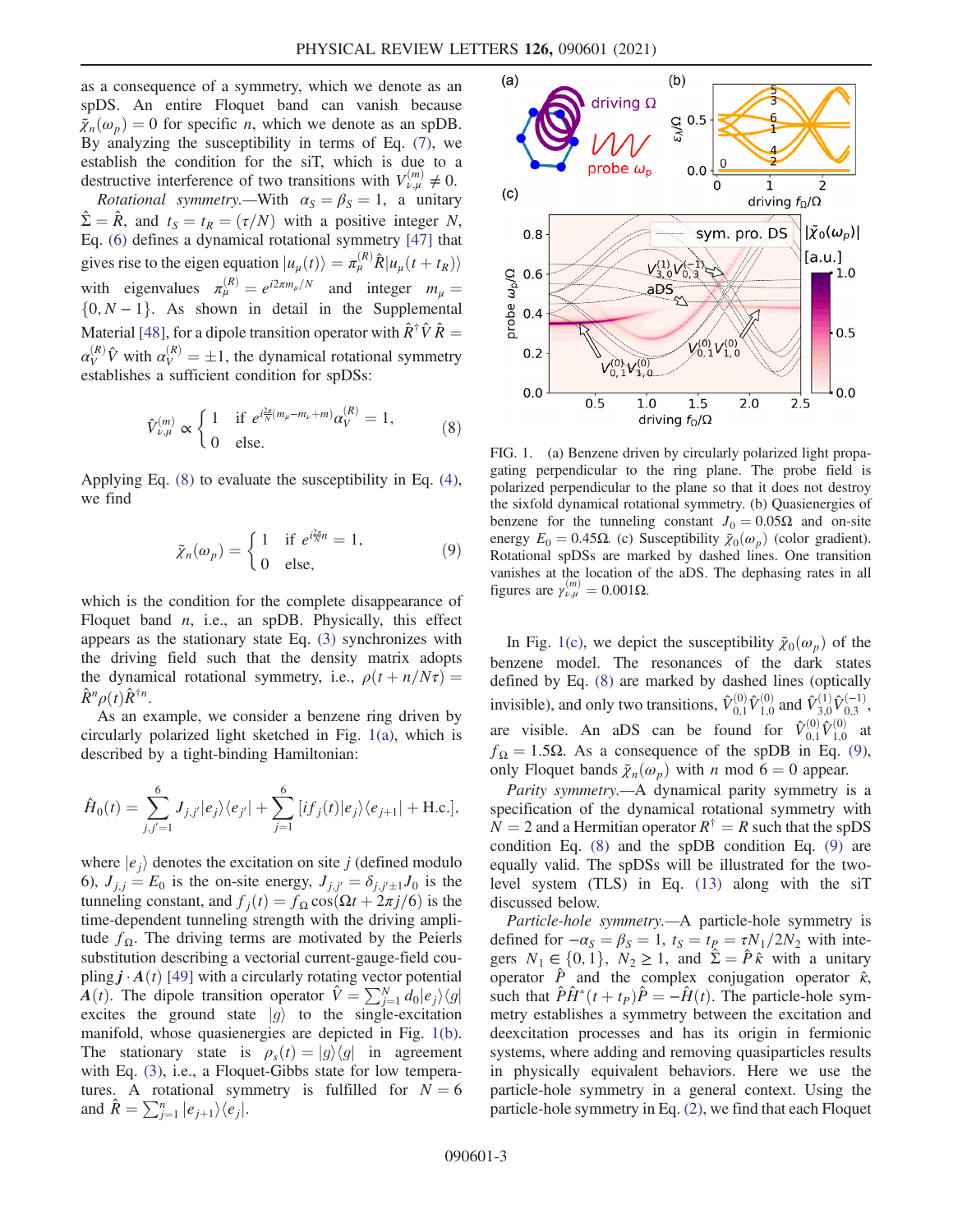state  $|u_u(t)\rangle$  with quasienergy  $\epsilon_u$  has its symmetryrelated partner  $|u_{\mu'}(t)\rangle = \pi_{\mu}^{(P)} \hat{P} |u_{\mu}(t+t_P)\rangle^*$  with energy  $\epsilon_{\mu'} = -\epsilon_{\mu}$  and a gauge-dependent  $\pi_{\mu}^{(P)}$ . For  $t_P = \tau/(2N_2)$ , the particle-hole symmetry gives rise to a rotational symmetry defined by  $\hat{R} = \hat{P} \hat{P}$  and  $t_R = \tau/N_2$  such that the dark state selection rules of the rotational symmetry apply. The particle-hole symmetry can give rise to a distinct dark state condition. For a dipole transition operator with  $\hat{P}^{\dagger} \hat{V}^* \hat{P} = \alpha_V^{(P)} \hat{V}, \alpha_V^{(P)} = \pm 1, t_P = 0, \tau/2, \text{ and } \hat{P}^* \hat{P} = 1, \text{ the}$ particle-hole symmetry results in  $V_{\mu,\mu'}^{(m)} = \alpha_V^{(P)} e^{im\Omega t_P} V_{\mu,\mu'}^{(m)}$ for the symmetry-related states  $\mu, \mu'$ , so that

<span id="page-3-3"></span>
$$
\hat{V}_{\mu,\mu'}^{(m)} \propto \begin{cases} 0 & \text{if } \alpha_V^{(P)} e^{im\Omega t_P} = -1; \mu, \mu' \text{ sym. rel.} \\ 1 & \text{else.} \end{cases}
$$
 (10)

as shown in detail in the Supplemental Material [\[48\].](#page-6-0) In contrast to Eq. [\(8\),](#page-2-1) where each transition can vanish for an appropriate m, only transitions between symmetry-related states are affected by Eq. [\(10\).](#page-3-3)

<span id="page-3-4"></span>To illustrate Eq. [\(10\)](#page-3-3), we use the dimer model sketched in Fig. [2\(a\),](#page-3-1) with the Hamiltonian given by

$$
H_0(t) = \Delta(\hat{A}_{f,f} - \hat{A}_{g,g}) + J_0 \hat{A}_{e_1,e_2}
$$
  
+  $h_1(t)[\hat{A}_{e_1,f} + \hat{A}_{g,e_1} + r\hat{A}_{e_1,e_2}],$  (11)

where  $\ddot{A}_{\alpha,\beta} \equiv |\alpha\rangle\langle\beta| + \text{H.c.,}$  and g,  $e_1$ ,  $e_2$ , and f label the ground state, two single-excitation states, and the

<span id="page-3-1"></span>

FIG. 2. (a) Sketch of the dimer model Eq. [\(11\)](#page-3-4) with  $h_1(t) = f_{\Omega} \cos(\Omega t)$ . (b) Quasienergy spectrum for  $I_6/O = 0.05$   $r = 2$  and  $\Delta = 0.2O$  (c) The susceptibility  $J_0/\Omega = 0.05$ ,  $r = 2$ , and  $\Delta = 0.2\Omega$ . (c) The susceptibility  $|\tilde{\mathbf{z}}_n(\omega)|$  is depicted as a color gradient. The spDSs (marked  $|\tilde{\chi}_0(\omega_p)|$  is depicted as a color gradient. The spDSs (marked by dashed lines) are generated by a particle-hole symmetry.

double-excitation state, respectively.  $\Delta$  is the excitation gap,  $J_0$  is the tunneling constant, and  $h_1(t) = f_\Omega \cos(\Omega t)$  is the driving field. The  $r$  term enhances higher-order dipole elements  $V_{\mu,\mu'}^{m\neq 0}$ . The particle-hole symmetry is defined by  $\hat{P} = \hat{A}_{g,f} + \hat{A}_{e_1,e_1} - \hat{A}_{e_2,e_2}$  and  $t_P = 0$ . The quasienergy spectrum in Fig. [2\(b\)](#page-3-1) is symmetric with respect to  $E = 0$ . The dipole transition operator is  $\hat{V} = \hat{A}_{e_1,f} + \hat{A}_{q,e_1}$ , such that  $\hat{P}^{\dagger} \hat{V}^* \hat{P} = -\hat{V}$ . In Fig. [2\(c\)](#page-3-1), we depict the susceptibility in Eq. [\(4\)](#page-1-6). According to the above considerations, the transitions between the particle-hole symmetry-related pairs vanish, i.e.,  $V_{1,4}^{(m)} = V_{4,1}^{(m)} = V_{2,3}^{(m)} = V_{3,2}^{(m)} = 0$  for all  $m$ . These recononces are marked by dashed lines. The other m. These resonances are marked by dashed lines. The other transitions not affected by the symmetry constrain remain visible in Fig. [2\(c\).](#page-3-1)

Symmetry-induced transparency.—The particle-hole symmetry can also give rise to a siT at the quasienergy crossing  $\epsilon_{\mu} = \epsilon_{\mu'} = 0$  of the symmetry-related Floquet states  $\mu$ ,  $\mu'$ . While an spDS is generated by a vanishing dipole element,  $V_{\lambda,\mu}^{(n)} = 0$ , the siT is generated by a destructive interference of two transitions with  $V^{(n)} \neq 0$ destructive interference of two transitions with  $V_{\lambda,\mu}^{(n)} \neq 0$ . As shown in the Supplemental Material [\[48\]](#page-6-0) in detail, for two distinct particle-hole symmetries  $\hat{P}_1 \neq \pm \hat{P}_2$ ,  $\hat{P}_i^2 = 1$ , and  $[\hat{P}, \hat{P}_2] = 0$  the siT condition reads and  $[\hat{P}_1, \hat{P}_2] = 0$ , the siT condition reads

<span id="page-3-5"></span>
$$
\tilde{\chi}_n(m\Omega) \propto \begin{cases} 0 & \text{if } e^{im\Omega(t_{p_1}-t_{p_2})} = 1; \epsilon_\mu = \epsilon_{\mu'} = 0 \\ 1 & \text{else,} \end{cases}
$$
 (12)

where  $t_{P_i}$  denote the reference times related to  $\hat{P}_i$ .

<span id="page-3-2"></span>For illustration, we consider an ac-driven TLS sketched in Fig. [3\(a\)](#page-3-0) and described by the Hamiltonian

<span id="page-3-0"></span>

FIG. 3. (a) Sketch of the ac-driven TLS. (b) Quasienergy spectrum for  $h_r/\Omega = 0.05$ . (c) Spectrum of the susceptibility  $\tilde{\chi}_0(\omega_p)$  exhibits a siT and spDSs. Here,  $p_0 = 0.6$  and  $p_1 = 0.4$  in Eq. [\(3\)](#page-1-1) to highlight the siT.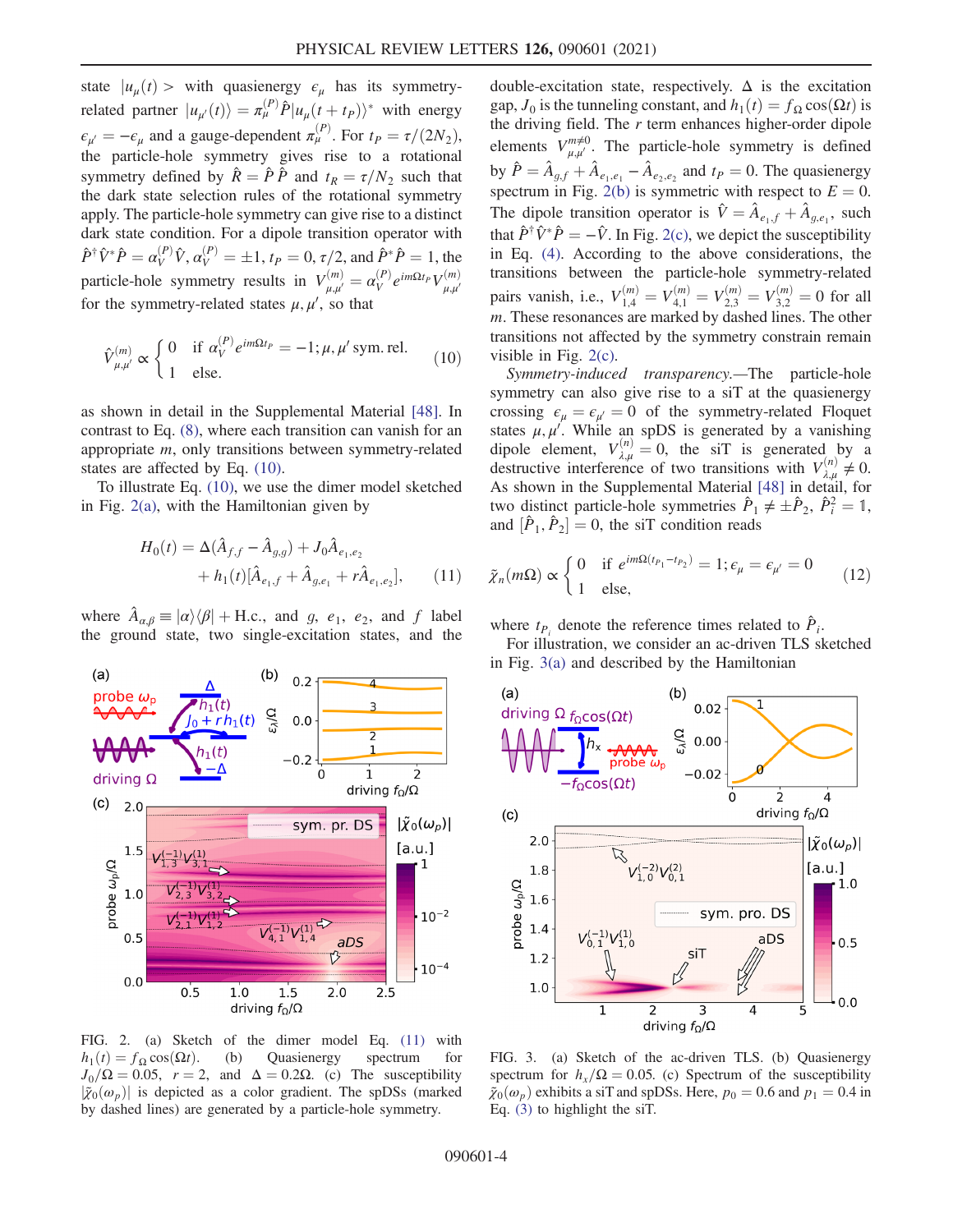$$
\hat{H}_0(t) = \frac{h_x}{2}\hat{\sigma}_x + \frac{f_\Omega}{2}\cos{(\Omega t)}\hat{\sigma}_z, \tag{13}
$$

where  $\hat{\sigma}_x$ ,  $\hat{\sigma}_z$  are the Pauli matrices,  $h_x$  is the tunneling amplitude, and  $f_{\Omega}$  the driving strength. The TLS is weakly dissipative, as in the spin-boson model, such that it reaches the stationary state in Eq. [\(3\).](#page-1-1) The dipole transition operator in Eq. [\(1\)](#page-0-0) is  $\hat{V} = \hat{\sigma}_x$ . For  $\hat{R} = \hat{\sigma}_x$  and  $t_R = \tau/2$ , the TLS exhibits a dynamical parity symmetry defined above, which gives rise to the coherent destruction of tunneling effect at an exact quasienergy crossing, depicted in Fig. [3\(b\)](#page-3-0) at  $f_{\Omega} \approx$ 2.4 $\Omega$  [\[36,50\]](#page-5-6), and enables the siT in the current context. Additionally, the TLS exhibits spDSs and spDBs according to Eq. [\(8\)](#page-2-1) and Eq. [\(9\)](#page-2-2) as  $V_{\mu,\nu}^{(m)} = 0$  for even *m* because of the dynamical parity symmetry.

For the TLS, a particle-hole symmetry is defined for  $\hat{P}_1 = \hat{\sigma}_z$  and  $t_{P_1} = \tau/2$ . For  $h_x = 0$ , a second particle-hole symmetry is given for  $\hat{P}_2 = \mathbb{1}$  and  $t_{P_2} = \tau/2$ . As in this case  $\epsilon_{\mu} = 0$  and  $\hat{P}_i \hat{\sigma}_x^* \hat{P}_i = (-1)^i \hat{\sigma}_x$ , si $\hat{T}$  with  $\tilde{\chi}_n(m\Omega) = 0$ <br>appears according to Eq. (12), and the response  $\tilde{\chi}_n(\omega)$  is appears according to Eq. [\(12\)](#page-3-5), and the response  $\tilde{\chi}_n(\omega_p)$  is complete suppressed for all  $n$ . In Fig. [3\(c\)](#page-3-0), we consider  $\tilde{\chi}_0(\omega_p)$  for a finite but small  $h_x \ll \Omega$  such that the quasienergy degeneracy is lifted except of the crossing, and the particle-hole symmetry  $\hat{P}_2$  is slightly broken. As a consequence, the siT is not complete but scales as  $\tilde{\chi}_n(m\Omega) \propto h_x/\Omega$  at the crossing.

Time-reversal and chiral symmetries.—A time-reversal symmetry (chiral symmetry) is defined by Eq. [\(6\)](#page-1-2) for  $\alpha_S = -\beta_S = 1 \; (\alpha_S = \beta_S = -1)$ , arbitrary  $t_S$ , and  $\hat{\Sigma} = \hat{T} \hat{\kappa}$ ,  $(\hat{\Sigma} = \hat{C})$ , where  $\hat{T}$  ( $\hat{C}$ ) is a unitary operator. As shown in the Supplemental Material [\[48\],](#page-6-0) neither time-reversal symmetry nor chiral symmetry alone implies spDSs. However, the combination of time-reversal symmetry and chiral symmetry defines a particle-hole symmetry with  $\hat{P} = \hat{C}\hat{T}$  and  $t_P = t_T - t_C$ . When they further fulfill  $t_T - t_C \in \{0, \tau/2\}$ ,  $\hat{C}^* \hat{C} = 1$ ,  $\hat{T}^* \hat{T} = 1$ , and  $[\hat{C}, \hat{T}] = 0$ <br>such that  $\hat{P}^* \hat{P} = 1$  spDSs appear because of the parsuch that  $\hat{P}^* \hat{P} = 1$ , spDSs appear because of the particle-hole symmetry. In general, the presence of any two symmetries out of particle-hole symmetry, chiral symmetry, and time-reversal symmetry implies the existence of the third one.

Conclusions.—Using a unified conceptional framework based on Floquet response theory, we have predicted selection rules in periodically driven quantum systems, namely accidental dark states, symmetry-protected dark states, symmetry-protected dark bands, and symmetryinduced transparency. The latter three effects are protected by symmetries such that variations of symmetry preserving parameters do not destroy them. These symmetry-induced selection rules result from the destructive interference of a driven system synchronized to the periodic driving. The different effects have been illustrated in three example systems fulfilling different symmetries, demonstrating the flexibility and generality of our unified framework. The predicted selection rules are valid even for more complicated and realistic systems as long as the corresponding dynamical symmetries are fulfilled.

Our theoretical results are experimentally observable in systems that can reach the strong light-matter coupling regime such as cold-atom experiments [\[2\]](#page-4-2) and superconducting circuits [\[51](#page-6-2)–54]. For experiments with molecules, strong driving fields are necessary to generate highorder Floquet bands, but in cavity QED or plasmonic fields, the strong driving interaction condition can be relaxed for molecule ensembles interacting collectively with the light field [\[55,56\].](#page-6-3)

G. E. gratefully acknowledges financial support from the China Postdoc Science Foundation (Grant No. 2018M640054) and the Natural Science Foundation of China (Grant Nos. 11950410510 and U1930402), J. C. acknowledges support from the NSF (Grant Nos. CHE 1800301 and CHE1836913). The authors thank Tao Wang for helpful discussions.

<span id="page-4-0"></span>[\\*](#page-0-1) Corresponding author. jianshu@mit.edu

- <span id="page-4-1"></span>[1] K. Fang, J. Luo, A. Metelmann, M. H. Matheny, F. Marquardt, A. A. Clerk, and O. Painter, Generalized nonreciprocity in an optomechanical circuit via synthetic magnetism and reservoir engineering, [Nat. Phys.](https://doi.org/10.1038/nphys4009) 13, 465 [\(2017\).](https://doi.org/10.1038/nphys4009)
- <span id="page-4-2"></span>[2] M.-J. Yin, T. Wang, X.-T. Lu, T. Li, Y.-B. Wang, X.-F. Zhang, W.-D. Li, A. Smerzi, and H. Chang, Rabi spectroscopy and sensitivity of a Floquet engineered optical lattice clock, [arXiv:2007.00851.](https://arXiv.org/abs/2007.00851)
- [3] X. Li, D. Dreon, P. Zupancic, A. Baumgrtner, A. Morales, W. Zheng, N. R. Cooper, T. Donner, and T. Esslinger, Measuring the dynamics of a first order structural phase transition between two configurations of a superradiant crystal, [arXiv:2004.08398](https://arXiv.org/abs/2004.08398) [Phys. Rev. Research (to be published)].
- [4] J. D. Pino, J. Feist, and F. J. Garciavidal, Signatures of vibrational strong coupling in Raman scattering, [J. Phys.](https://doi.org/10.1021/acs.jpcc.5b11654) Chem. C 119[, 29132 \(2015\).](https://doi.org/10.1021/acs.jpcc.5b11654)
- [5] A. Shalabney, J. George, J. A. Hutchison, G. Pupillo, C. Genet, and T. W. Ebbesen, Coherent coupling of molecular resonators with a microcavity mode, [Nat. Commun.](https://doi.org/10.1038/ncomms6981) 6, 5981 [\(2015\).](https://doi.org/10.1038/ncomms6981)
- <span id="page-4-3"></span>[6] M. Sukharev and A. Nitzan, Optics of exciton-plasmon nanomaterials, [J. Phys. Condens. Matter](https://doi.org/10.1088/1361-648X/aa85ef) 29, 443003 (2017).
- [7] I. Pietikäinen, S. Danilin, K. S. Kumar, A. Vepsäläinen, D. S. Golubev, J. Tuorila, and G. S. Paraoanu, [Phys. Rev. B](https://doi.org/10.1103/PhysRevB.96.02050) 96, [020501\(R\) \(2017\)](https://doi.org/10.1103/PhysRevB.96.02050).
- [8] P. Forn-Díaz, L. Lamata, E. Rico, J. Kono, and E. Solano, Ultrastrong coupling regimes of light-matter interaction, [Rev. Mod. Phys.](https://doi.org/10.1103/RevModPhys.91.025005) 91, 025005 (2019).
- [9] A. F. Kockum, A. Miranowicz, S. De Liberato, S. Savasta, and F. Nori, Ultrastrong coupling between light and matter, [Nat. Rev. Phys.](https://doi.org/10.1038/s42254-018-0006-2) 1, 19 (2019).
- <span id="page-4-4"></span>[10] S. Mukamel, *Principles of Nonlinear Optical Spectroscopy* (Oxford University Press, New York, 1995).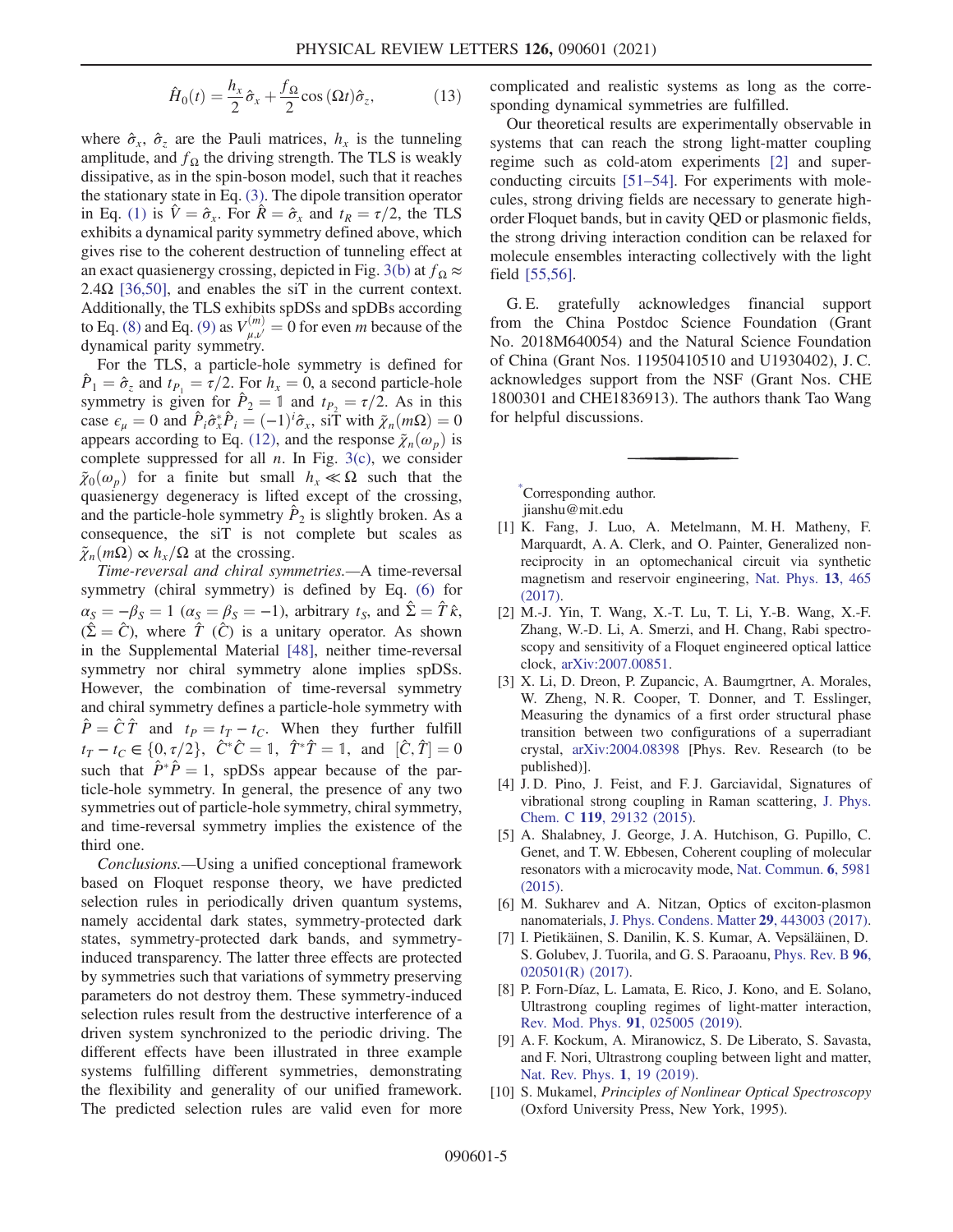- <span id="page-5-0"></span>[11] S. Kohler, Dispersive readout: Universal theory beyond the rotating-wave approximation, [Phys. Rev. A](https://doi.org/10.1103/PhysRevA.98.023849) 98, 023849 [\(2018\).](https://doi.org/10.1103/PhysRevA.98.023849)
- [12] B. Gu and I. Franco, Optical absorption properties of laserdriven matter, Phys. Rev. A 98[, 063412 \(2018\).](https://doi.org/10.1103/PhysRevA.98.063412)
- [13] G. Cabra, I. Franco, and M. Y. Galperin, Optical properties of periodically driven open nonequilibrium quantum systems, J. Chem. Phys. 152[, 094101 \(2020\).](https://doi.org/10.1063/1.5144779)
- <span id="page-5-13"></span>[14] G. Engelhardt and J. Cao, Signatures of dynamical symmetries in Floquet response theory and spontaneous emission processes (to be published).
- <span id="page-5-1"></span>[15] A. Kumar, M. Rodriguez-Vega, T. Pereg-Barnea, and B. Seradjeh, Linear response theory and optical conductivity of Floquet topological insulators, [Phys. Rev. B](https://doi.org/10.1103/PhysRevB.101.174314) 101, 174314 [\(2020\).](https://doi.org/10.1103/PhysRevB.101.174314)
- <span id="page-5-2"></span>[16] A. Altland and M. R. Zirnbauer, Nonstandard symmetry classes in mesoscopic normal-superconducting hybrid structures, Phys. Rev. B 55[, 1142 \(1997\)](https://doi.org/10.1103/PhysRevB.55.1142).
- [17] J. Langbehn, Y. Peng, L. Trifunovic, F. von Oppen, and P. W. Brouwer, Reflection-Symmetric Second-Order Topological Insulators and Superconductors, [Phys. Rev. Lett.](https://doi.org/10.1103/PhysRevLett.119.246401) 119[, 246401 \(2017\).](https://doi.org/10.1103/PhysRevLett.119.246401)
- <span id="page-5-11"></span>[18] K. Kawabata, T. Bessho, and M. Sato, Classification of Exceptional Points and Non-Hermitian Topological Semimetals, Phys. Rev. Lett. 123[, 066405 \(2019\).](https://doi.org/10.1103/PhysRevLett.123.066405)
- <span id="page-5-3"></span>[19] C. Duan, C.-Y. Hsieh, J. Liu, J. Wu, and J. Cao, Unusual transport properties with noncommutative system– bath coupling operators, [J. Phys. Chem. Lett.](https://doi.org/10.1021/acs.jpclett.0c00985) 11, 4080 [\(2020\).](https://doi.org/10.1021/acs.jpclett.0c00985)
- [20] J. Thingna, D. Manzano, and J. Cao, Magnetic field induced symmetry breaking in nonequilibrium quantum networks, New J. Phys. 22[, 083026 \(2020\)](https://doi.org/10.1088/1367-2630/aba0e4).
- [21] J. Wu, R. J. Silbey, and J. Cao, Generic Mechanism of Optimal Energy Transfer Efficiency: A Scaling Theory of the Mean First-Passage Time in Exciton Systems, [Phys.](https://doi.org/10.1103/PhysRevLett.110.200402) Rev. Lett. 110[, 200402 \(2013\).](https://doi.org/10.1103/PhysRevLett.110.200402)
- [22] C. Chuang, C. K. Lee, J. M. Moix, J. Knoester, and J. Cao, Quantum Diffusion on Molecular Tubes: Universal Scaling of the 1D to 2D Transition, [Phys. Rev. Lett.](https://doi.org/10.1103/PhysRevLett.116.196803) 116, 196803 [\(2016\).](https://doi.org/10.1103/PhysRevLett.116.196803)
- [23] J. Thingna, D. Manzano, and J. Cao, Dynamical signatures of molecular symmetries in nonequilibrium quantum transport, Sci. Rep. 6[, 28027 \(2016\).](https://doi.org/10.1038/srep28027)
- [24] G. Engelhardt and J. Cao, Tuning the Aharonov-Bohm effect with dephasing in nonequilibrium transport, [Phys.](https://doi.org/10.1103/PhysRevB.99.075436) Rev. B 99[, 075436 \(2019\).](https://doi.org/10.1103/PhysRevB.99.075436)
- [25] I. Fleming, Molecular Orbitals and Organic Chemical Reactions, Student edition (Wiley-VCH, Weinheim, Germany, 2009).
- <span id="page-5-4"></span>[26] R. Roy and F. Harper, Periodic table for Floquet topological insulators, Phys. Rev. B 96[, 155118 \(2017\)](https://doi.org/10.1103/PhysRevB.96.155118).
- [27] Y. Peng and G. Refael, Floquet Second-Order Topological Insulators from Nonsymmorphic Space-Time Symmetries, Phys. Rev. Lett. 123[, 016806 \(2019\).](https://doi.org/10.1103/PhysRevLett.123.016806)
- <span id="page-5-5"></span>[28] G. Engelhardt, M. Benito, G. Platero, and T. Brandes, Topological Instabilities in ac-Driven Bosonic Systems, Phys. Rev. Lett. 117[, 045302 \(2016\).](https://doi.org/10.1103/PhysRevLett.117.045302)
- [29] G. Engelhardt, M. Benito, G. Platero, and T. Brandes, Topologically Enforced Bifurcations in Superconducting Circuits, Phys. Rev. Lett. 118[, 197702 \(2017\)](https://doi.org/10.1103/PhysRevLett.118.197702).
- [30] A. Gómez-León and G. Platero, Transport blocking and topological phases using ac magnetic fields, [Phys. Rev. B](https://doi.org/10.1103/PhysRevB.85.245319) 85[, 245319 \(2012\).](https://doi.org/10.1103/PhysRevB.85.245319)
- [31] J. Yuen-Zhou, S. K. Saikin, T. Zhu, M. C. Onbasli, C. A. Ross, V. Bulovic, and M. A. Baldo, Plexciton Dirac points and topological modes, Nat. Commun. 7[, 11783 \(2016\).](https://doi.org/10.1038/ncomms11783)
- [32] Y. Yan, Z. Lü, J. Y. Luo, and H. Zheng, Role of generalized parity in the symmetry of the fluorescence spectrum from two-level systems under periodic frequency modulation, Phys. Rev. A 100[, 013823 \(2019\)](https://doi.org/10.1103/PhysRevA.100.013823).
- [33] Y. Yan, Z. Lü, J. Y. Luo, and H. Zheng, Multiphotonresonance-induced fluorescence of a strongly driven twolevel system under frequency modulation, [Phys. Rev. A](https://doi.org/10.1103/PhysRevA.97.033817) 97, [033817 \(2018\).](https://doi.org/10.1103/PhysRevA.97.033817)
- [34] K. Chinzei and T. N. Ikeda, Time Crystals Protected by Floquet Dynamical Symmetry in Hubbard Models, [Phys.](https://doi.org/10.1103/PhysRevLett.125.060601) Rev. Lett. 125[, 060601 \(2020\).](https://doi.org/10.1103/PhysRevLett.125.060601)
- [35] B. Bua, J. Tindall, and D. Jaksch, Non-stationary coherent quantum many-body dynamics through dissipation, [Nat.](https://doi.org/10.1038/s41467-019-09757-y) Commun. 10[, 1730 \(2019\)](https://doi.org/10.1038/s41467-019-09757-y).
- <span id="page-5-6"></span>[36] F. Grossmann, T. Dittrich, P. Jung, and P. Hänggi, Coherent Destruction of Tunneling, [Phys. Rev. Lett.](https://doi.org/10.1103/PhysRevLett.67.516) 67, 516 (1991).
- <span id="page-5-7"></span>[37] R. Bavli and H. Metiu, Properties of an electron in a quantum double well driven by a strong laser: Localization, low-frequency, and even-harmonic generation, [Phys. Rev. A](https://doi.org/10.1103/PhysRevA.47.3299) 47[, 3299 \(1993\)](https://doi.org/10.1103/PhysRevA.47.3299).
- [38] O. E. Alon, V. Averbukh, and N. Moiseyev, Selection Rules for the High Harmonic Generation Spectra, [Phys. Rev. Lett.](https://doi.org/10.1103/PhysRevLett.80.3743) 85[, 3743 \(2016\)](https://doi.org/10.1103/PhysRevLett.80.3743).
- [39] O. E. Alon, V. Averbukh, and N. Moiseyev, High Harmonic Generation of Soft X-Rays by Carbon Nanotubes, [Phys.](https://doi.org/10.1103/PhysRevLett.85.5218) Rev. Lett. 85[, 5218 \(2016\)](https://doi.org/10.1103/PhysRevLett.85.5218).
- [40] O. E. Alon, Dynamical symmetries of time-periodic Hamiltonians, Phys. Rev. A 66[, 013414 \(2016\).](https://doi.org/10.1103/PhysRevA.66.013414)
- <span id="page-5-8"></span>[41] G. Engelhardt and J. Cao, Signatures of dynamical symmetries in floquet response theory and spontaneous emission processes (to be published).
- <span id="page-5-9"></span>[42] S. Kohler, R. Utermann, P. Hänggi, and T. Dittrich, Coherent and incoherent chaotic tunneling near singletdoublet crossings, Phys. Rev. E 58[, 7219 \(1998\)](https://doi.org/10.1103/PhysRevE.58.7219).
- [43] R. Blattmann, P. Hänggi, and S. Kohler, Qubit interference at avoided crossings: The role of driving shape and bath coupling, Phys. Rev. A 91[, 042109 \(2015\)](https://doi.org/10.1103/PhysRevA.91.042109).
- [44] T. Shirai, T. Mori, and S. Miyashita, Condition for emergence of the Floquet-Gibbs state in periodically driven open systems, Phys. Rev. E 91[, 030101\(R\) \(2015\)](https://doi.org/10.1103/PhysRevE.91.030101).
- <span id="page-5-10"></span>[45] G. Engelhardt, G. Platero, and J. Cao, Discontinuities in Driven Spin-Boson Systems due to Coherent Destruction of Tunneling: Breakdown of the Floquet-Gibbs Distribution, Phys. Rev. Lett. 123[, 120602 \(2019\).](https://doi.org/10.1103/PhysRevLett.123.120602)
- <span id="page-5-12"></span>[46] D. Xu and J. Cao, Non-canonical distribution and nonequilibrium transport beyond weak system-bath coupling regime: A polaron transformation approach, [Front. Phys.](https://doi.org/10.1007/s11467-016-0540-2) 11, [110308 \(2016\).](https://doi.org/10.1007/s11467-016-0540-2)
- <span id="page-5-14"></span>[47] One can construct a Hamiltonian fulfilling a time-rotational symmetry defined by  $\hat{H}_0(t) = \sum_j \sum_m f_j[t - m(\tau/N)] \hat{A}_j^{(m)},$ where  $\hat{A}_j^{(m)} = \hat{R}^m \hat{A}_j^{(0)} \hat{R}^m$  for arbitrary Hermitian operators  $\hat{A}_{j}^{(0)}$ , and the arbitrary functions  $f_j(t+\tau) = f_j(t)$  shall be  $\tau$ periodic.